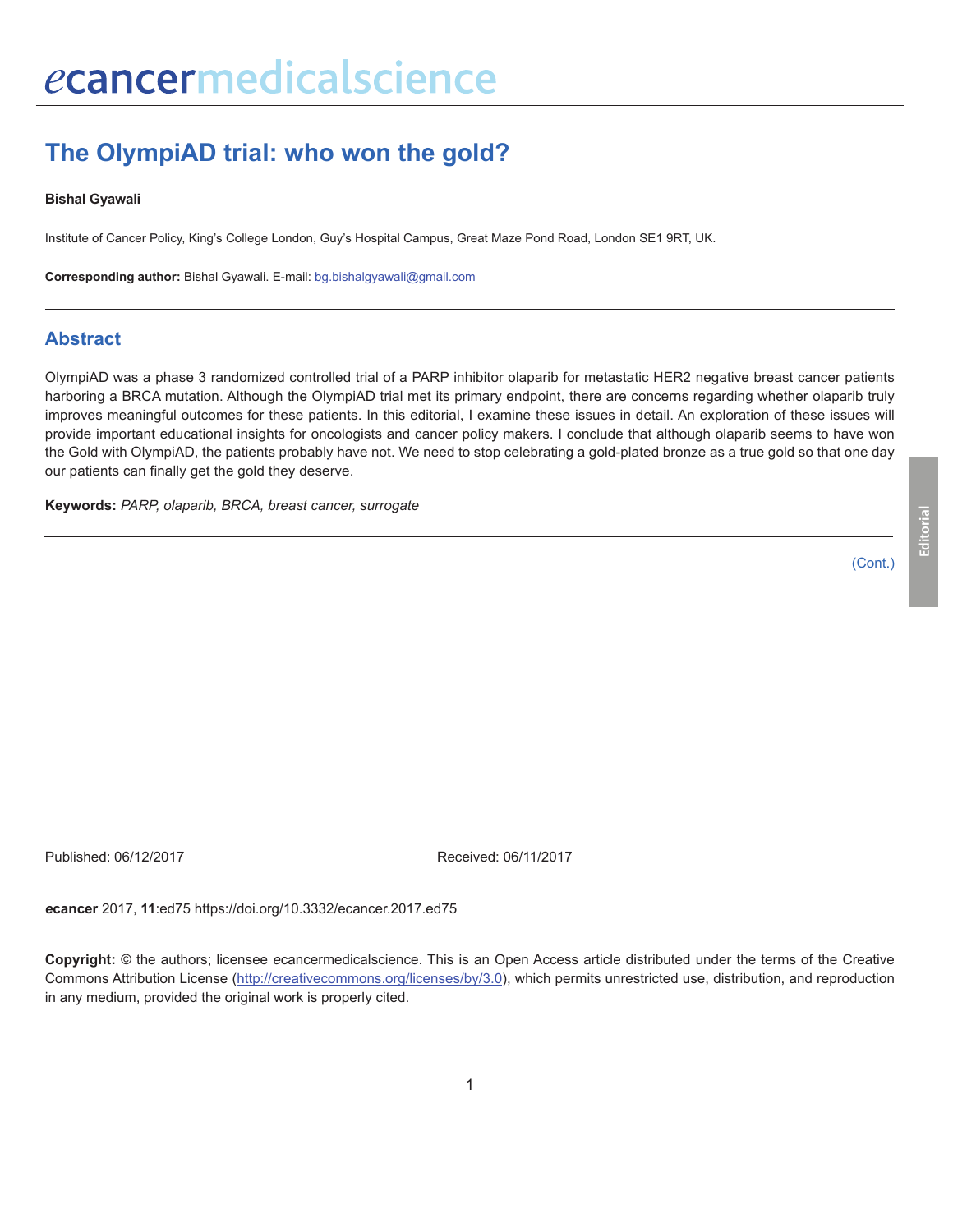Patients with a germline mutation in the tumour suppressor BRCA gene are at increased risk of developing breast cancer that is HER2 negative. These patients also tend to develop breast cancer at a relatively younger age. The mutation in BRCA also makes these patients susceptible to other cancers such as ovarian cancer. Better therapies for this subgroup of patients are urgently needed. One such therapy showing promise is the use of a PARP inhibitor, which is a targeted therapy aiming at inhibiting the repair of DNA breaks which ultimately leads to death of cancer cells. Because BRCA mutation renders the PARP family of enzymes active leading to repair of DNA breaks and preventing death of cancer cells, PARP inhibitors seem to be an ideal targeted approach for breast cancer patients with BRCA mutation. Indeed, PARP inhibitors such as olaparib and niraparib have been already approved for BRCA mutation positive ovarian cancer. In breast cancer, however, no success story for the PARP inhibitors had been achieved yet.

OlympiAD was a phase 3 randomized controlled trial (RCT) of a PARP inhibitor olaparib for metastatic HER2 negative breast cancer patients harboring a BRCA mutation [\[1\].](#page-2-0) Patients who had taken up to 2 previous lines of therapy were randomized 2:1 to olaparib or a drug of the physician's choice. The primary endpoint was progression-free survival (PFS). The trial met its primary endpoint and improved median PFS by 2.8 months (7.0 v 4.2 months) with a hazard ratio of 0.58 (95% CI 0.43 to 0.80). This trial was presented at the 2017 ASCO plenary and simultaneously published in NEJM [\[1\].](#page-2-0) Surely, olaparib seems to have won the gold with the OlympiAD; but will patients actually benefit substantially from this drug? In this editorial, I try to answer this question because in cancer care, it's always the patients' win that matters the most.

 Although the OlympiAD trial met its primary endpoint, there are concerns regarding whether olaparib truly improves meaningful outcomes for these patients. The biggest issue is with the trial's primary endpoint: PFS. PFS is sometimes acceptable as a surrogate endpoint when a) the survival is good and therefore, it takes a very long time to get the overall survival (OS) results and b) it correlates well with OS. For patients with metastatic breast cancer that are HER2 negative who have already progressed on up to 2 previous lines of therapy, the OS is short. Thus, it is more appropriate to wait for OS results that are more reliable and free of bias. In addition, OlympiAD was an open-label trial without a placebo control. For a trial that is not placebo-controlled, PFS can provide misleading results and OS should be the primary endpoint; especially when measuring OS wouldn't take as long time as for example in first-line hormone positive breast cancer. It is also interesting to note that the correlation of PFS with OS was low for breast cancer in most meta-analyses [2[\]. H](#page-2-0)owever, whether the PFS ben-efit correlates with OS is a moot point here because the OS results (not surprisingly) are already available. The OS was similar between the groups: a median of 19.3 versus 19.6 months [[1\]. T](#page-2-0)he 95% confidence interval for the hazard ratio of the OS spans from 0.63 to 1.29, meaning by the data are compatible with not only a 37% reduction in mortality but also a 29% increase in mortality. Additionally, because the OS is short, prolonging PFS alone without impacting OS has lesser significance to the patients. Also, precisely because the OS is short, there is lesser chance of confounding by dramatic efficacy of post-progression therapies to negate the benefit obtained in PFS. In OlympiAD, crossover upon progression was not allowed so crossover cannot explain the lack of benefit in survival either. In addition, the absolute benefit observed in median PFS is not dramatic but a mere 2.8 months. Although this small benefit in PFS might look encouraging considering the fact that a previous PARP inhibitor iniparib had failed in a similar setting in a phase 3 RCT, iniparib was [not](#page-2-0) a real inhibitor of PARP [3]. Taken together, olaparib in the OlympiAD trial doesn't seem to improve the outcomes of real meaning to the patients.

In OlympiAD, concerns also exist with the control arm employed. Carboplatin has emerged as one of the effective therapies for BRCA mutation positive breast cancers based on RCTs showing improved pCR in neoadjuvant setting with the addition of carboplatin [\[4\]](#page-2-0). Because PARP inhibitors induce synthetic lethality in tumours with BRCA mutations not only by interfering with DNA repair but also by causing direct toxicity to DNA through PARP trapping [\[5\],](#page-2-0) it is unsurprising that carboplatin, also a DNA damaging agent, has shown efficacy results in a phase 3 RCT in first-line setting similar to that observed with olaparib in OlympiAD in BRCA mutation positive breast cancer: a response rate of 68% (versus 59.9% in OlympiAD) and PFS of 6.8 months (versus 7 months in this trial) [\[6\].](#page-2-0) Also, another PARP inhibitor veliparib failed to improve PFS in a phase 2 RCT in combination with carboplatin and paclitaxel further questioning the efficacy of PARP inhibitors when carboplatin is given [\[7\]](#page-2-0). Thus, carboplatin as a control arm would have been the ideal control to test the efficacy of olaparib. However, this trial used a control of physician's choice which was not a true choice because the use of carboplatin was specifically disallowed. The choice available was capecitabine, eribulin or vinorelbine, but not carboplatin. Although previous treatment with carboplatin was allowed, only 14% of patients had received carboplatin previously for metastatic breast cancer. In fact, subgroup analysis shows that the benefit in PFS was not as substantial for the patients who had previously taken platinum. However, being a subgroup analysis, this can only be considered a hypothesis.

And yet, despite all these caveats, olaparib failed to improve survival.

(Cont.)